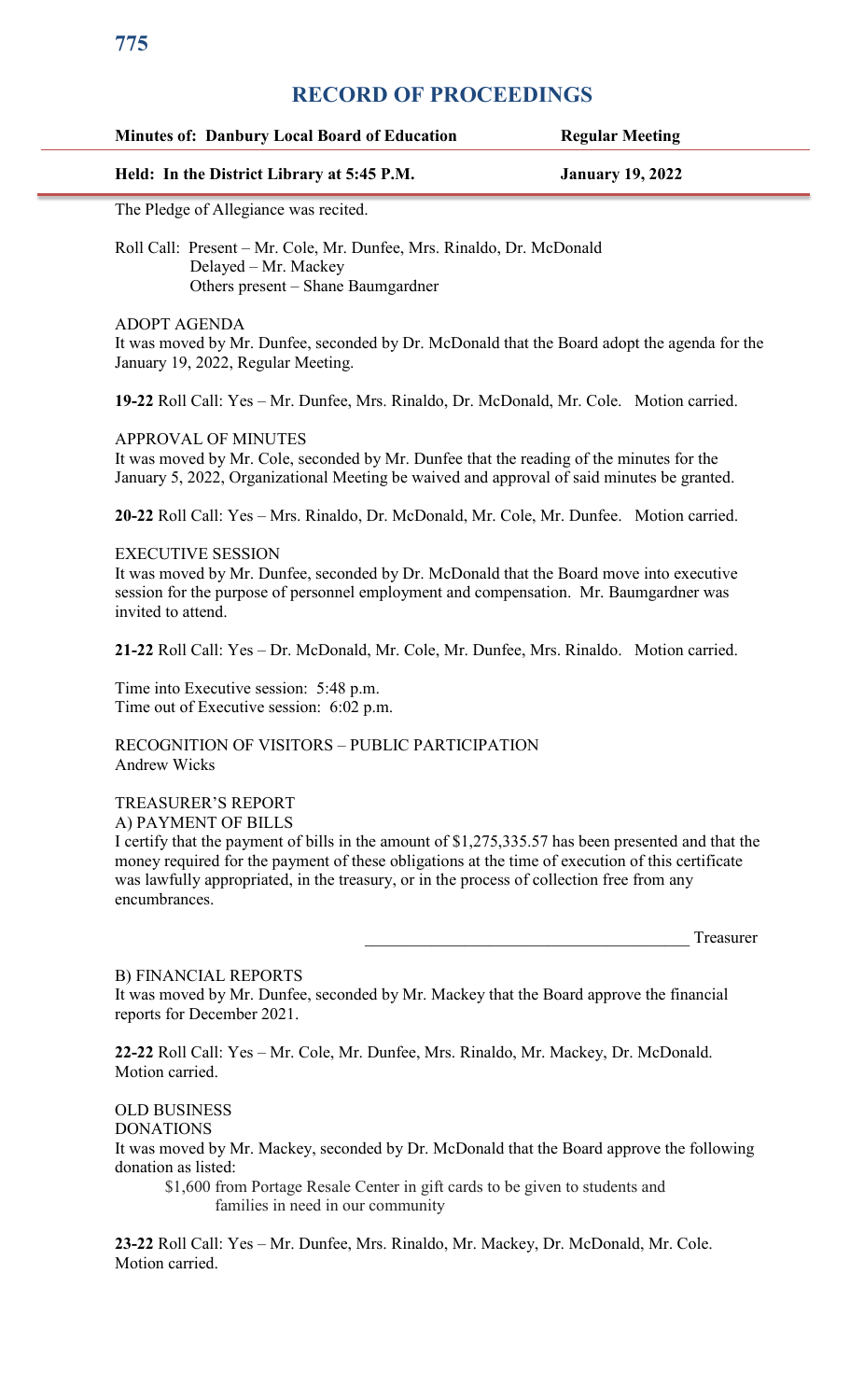# **RECORD OF PROCEEDINGS**

| <b>Minutes of: Danbury Local Board of Education</b> | <b>Regular Meeting</b> |
|-----------------------------------------------------|------------------------|
|                                                     |                        |

## **Held: In the District Library at 5:45 P.M. January 19, 2022**

## COMMITTEE REPORTS

 **A.** Audit and Finance

**B.** Building & Grounds / Cafeteria & Transportation / Technology

**C.** Public Relations & Student Achievement

**D.** Legislative Liaison

NEW BUSINESS

## PERSONNEL

It was moved by Dr. McDonald, seconded by Mr. Cole that the Board approve following uncompensated leave request:

Kayle Stover - 12.21.21

**24-22** Roll Call: Yes – Mrs. Rinaldo, Mr. Mackey, Dr. McDonald, Mr. Cole, Mr. Dunfee. Motion carried.

It was moved by Mr. Cole, seconded by Mr. Dunfee that the Board approve the following absence:

Meghan Drown -  $\frac{1}{2}$  personal day  $\& \frac{1}{2}$  uncompensated leave on 11.23.21

**25-22** Roll Call: Yes – Mr. Mackey, Dr. McDonald, Mr. Cole, Mr. Dunfee, Mrs. Rinaldo. Motion carried.

## **SUBSTITUTES**

It was moved by Mr. Dunfee, seconded by Mr. Mackey that the Board approve the following substitutes. Employment is contingent on proper licensure, BCI/FBI background checks, and on all other district requirements:

Haley Strimpfel Deborah Sevic

**26-22** Roll Call: Yes – Dr. McDonald, Mr. Cole, Mr. Dunfee, Mrs. Rinaldo, Mr. Mackey. Motion carried.

## STUDENT MEDS

It was moved by Mr. Mackey, seconded by Dr. McDonald that when Nurse Allison is unavailable to disperse student meds, the following individuals be designated to disperse student meds after completed training:

Paige Harris Paige Raybuck Dan Humphrey Marissa Merk Cari Buehler

**27-22** Roll Call: Yes – Mr. Cole, Mr. Dunfee, Mrs. Rinaldo, Mr. Mackey, Dr. McDonald. Motion carried.

2022-2023 SCHOOL CALENDAR

It was moved by Dr. McDonald, seconded by Mr. Cole that the Board approve the revisions to the 2022-2023 District School Calendar.

**28-22** Roll Call: Yes – Mr. Dunfee, Mrs. Rinaldo, Mr. Mackey, Dr. McDonald, Mr. Cole. Motion carried.

SUPPLEMENTAL CONTRACTS

It was moved by Mr. Cole, seconded by Mr. Dunfee that the Board approve the following supplemental contracts resignations:

Holly Gast - ½ Washington, D.C. trip Joe Fetzer - ½ Washington, D.C. trip

**29-22** Roll Call: Yes – Mr. Cole, Mr. Dunfee, Mrs. Rinaldo, Mr. Mackey, Dr. McDonald. Motion carried.